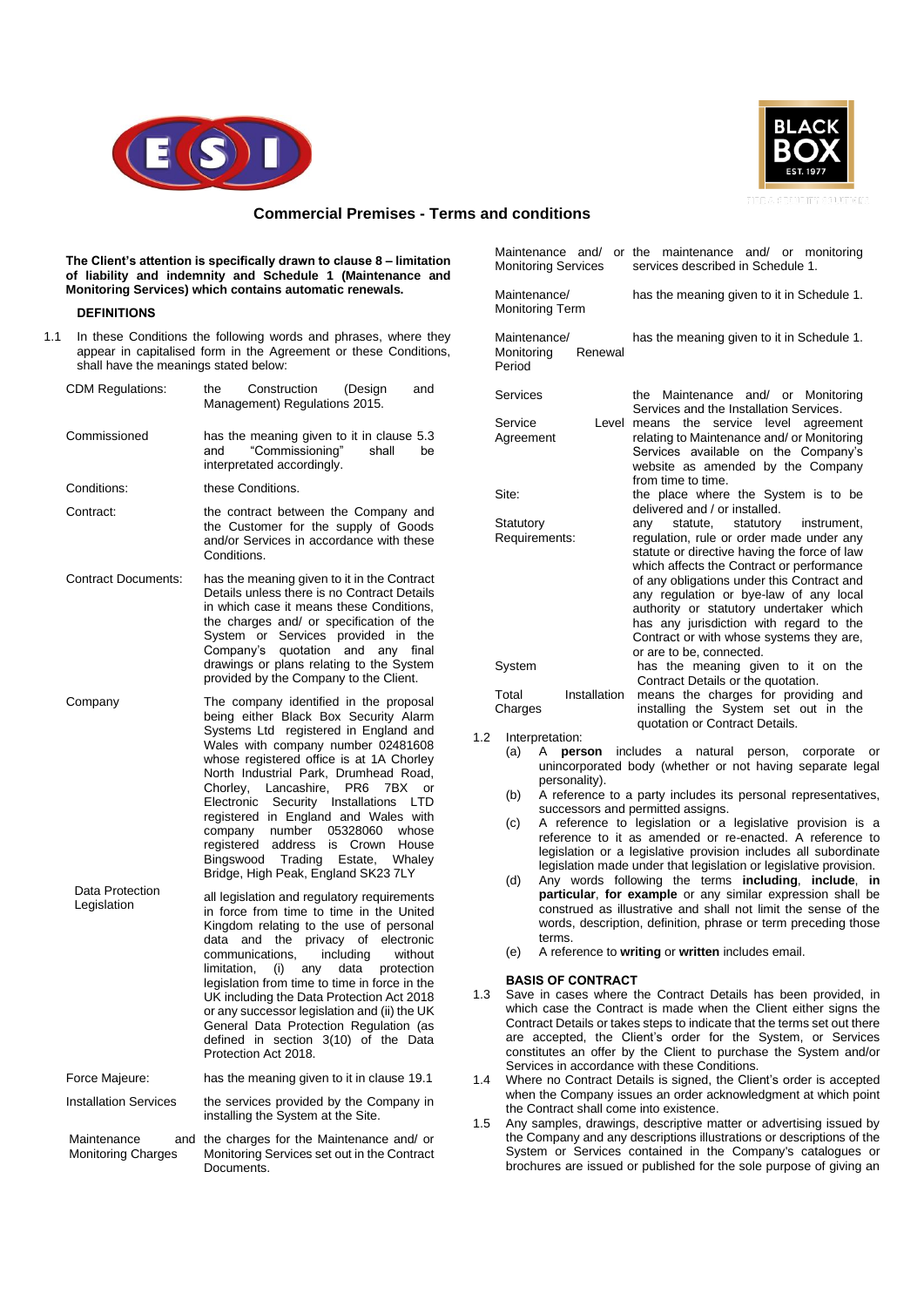



approximate idea of the Services and/or System described in them. They shall not form part of the Contract or have any contractual force.

- 1.6 These Conditions apply to the Contract to the exclusion of any other terms that the Customer seeks to impose or incorporate, or which are implied by trade, custom, practice or course of dealing.
- 1.7 Any quotation given by the Company shall not constitute an offer and is only valid for a period of 30 calendar days from its date of issue after which prices are subject to change..
- 1.8 All of these Conditions shall apply to the supply of both the System and Services except where application to one or the other is specified.

# **BUILDING INFORMATION MODELLING (BIM)**

- 2.1 Design, integration, re-formatting using of BIM models or software is specifically excluded, whether issued by the Client any third party. The Company is not obliged under the Contract to design, integrate, re-format using BIM models or software.
- 2.2 In the event that the Company is required by the Client or any third party to utilise and / or design in any BIM format, the Company shall be entitled to recover all costs associated with complying with this request. Costs may include purchase of computer equipment; upgrade of existing computer equipment; purchase of relevant software including licensing and training; employment / hire of specialised staff / operators and/ or increase in insurance premiums.

# **COMPANY'S OBLIGATIONS**

- 3.1 The Company shall carry out and complete the Services in accordance with the Contract Documents, with due diligence and in a good and workmanlike manner using reasonable care and skill.
- 3.2 The Company shall use reasonable endeavours to complete the Installation Services by the date agreed.
- 3.3 The Company shall follow the reasonable instructions of the Client, its agents and employees whilst on Site.
- 3.4 The Company, at its sole discretion, may use or follow any appropriate guidance, criteria, principle, standard or specification in any part of its design of the System (if any) but the Company does not warrant that any design of the System provided to the Client under this Contract will comply with 'Secured by Design' or any other similar scheme whether promoted by the Association of Chief Police Officers (ACPO) or otherwise. The Client acknowledges and accepts that the Company is not a member of 'Secured by Design' scheme.
- 3.5 The Company shall not be responsible for verifying the adequacy or accuracy of any design or information for or relating to the System contained in any document or drawing supplied by the Client or any third party.
- 3.6 If the Company identifies a divergence between the Statutory Requirements and the System through no error or omission on its part, the Company shall be entitled from the Client to its costs incurred in making changes to the System to ensure that its complies with such Statutory Requirements and the Company shall not be liable for any failure for the System to comply with the Statutory Requirements to the extent it has acted in accordance with specific instructions of the Client or in the event the System fails to meet the Statutory Requirements due to the Client's act or omission.
- 3.7 The Company shall provide the System(s) of the standard stated in the Contract Documents.
- 3.8 The Company shall provide all labour, materials and plant required to carry out and complete the Services during normal working hours.
- 3.9 The Company shall not be obliged under the Contract to install equipment provided by the Client or any third party.
- 3.10 The Company shall comply with, and give all notices required to be given in accordance with any Statutory Requirement (including the CDM Regulations if applicable). Any related fees and charges

payable in respect of the works undertaken under the Contract shall be paid by the Client.

3.11 The Company will provide the items listed in the column for "Company" in Schedule 2.

# **CLIENT'S OBLIGATIONS**

- 4.1 The Client shall at its cost:
	- (a) comply with the CDM Regulations and all other Statutory Requirements in performing its obligations under the Contact and receiving the Services and the System;
	- (b) provide sufficient access to the Site;
	- (c) provide uninterrupted continuous working for the Company to perform his obligations under this Contract and shall not hinder or prevent the Company, whether by act or omission, from performing such obligations; and
	- (d) provide the items shown in the "Client" column in Schedule 2.
	- (e) Ensure that the Site is free of asbestos. If the Company discovers asbestos during a visit to the Site it will be entitled to suspend performance of the Services immediately. The Client shall indemnify and keep indemnified the Company against all losses, liabilities and costs incurred arising out of the Company's failure to ensure the Site is free of asbestos.
- <span id="page-1-0"></span>4.2 The Client shall provide the Company with all the information stipulated in the tender or quotation, advise of any special local conditions which may affect the Company's performance of its obligations under the Contract and shall provide any other information requested by the Company.
- 4.3 When the System is supplied and installed for use in conjunction with equipment and/or structures which are not supplied by the Company, the Client shall be solely responsible for ensuring that such equipment and/or structures are in all respects suitable and adequate for the purpose and are properly installed.
- 4.4 The Client shall provide free of charge any special safety precautions it requires to be in place when the Company is working on site including provision of temporary traffic control system, flagmen, warning lamps etc
- 4.5 If performance of the Services is prevented, delayed, impeded or otherwise rendered more expensive by any act or omission of the Client its agents, contractors and employees or those of any third party to which the Client is responsible), the Client shall pay such extra charges as the Company shall reasonably require as a result of such act or omission and the Company's time for performance of the Services shall be extended accordingly If the Company fails to comply with its obligations at clause  $4.1(d)$ , the Company may provide such items and add the cost plus an administration fee of 20% to the Total Installation Charges.
- 4.6 Where the Company provides Services on the Client's Site, or on the Site of any third party as sub-contractor of the Client, the Client shall indemnify and keep indemnified the Company against all losses and liabilities arising out of any defect or lack of suitability of any equipment or apparatus provided by the Client or any third party;
- 4.7 The Client shall provide the items shown in the "Client" column in 2.

# **COMMENCEMENT AND COMPLETION**

- 5.1 The Company shall commence the Installation Services on Site within 28 calendar days of receipt of the Client's written direction to commence the Installation Services or on such other date as the parties may agree.
- 5.2 Any times, dates or durations for performance of the Services stated in the Contract Documents are estimates only and time is not of the essence in this Contract. The Company will use reasonable endeavours to perform by the time, date or duration advised to the Client in writing, and save as expressly stated to the contrary in this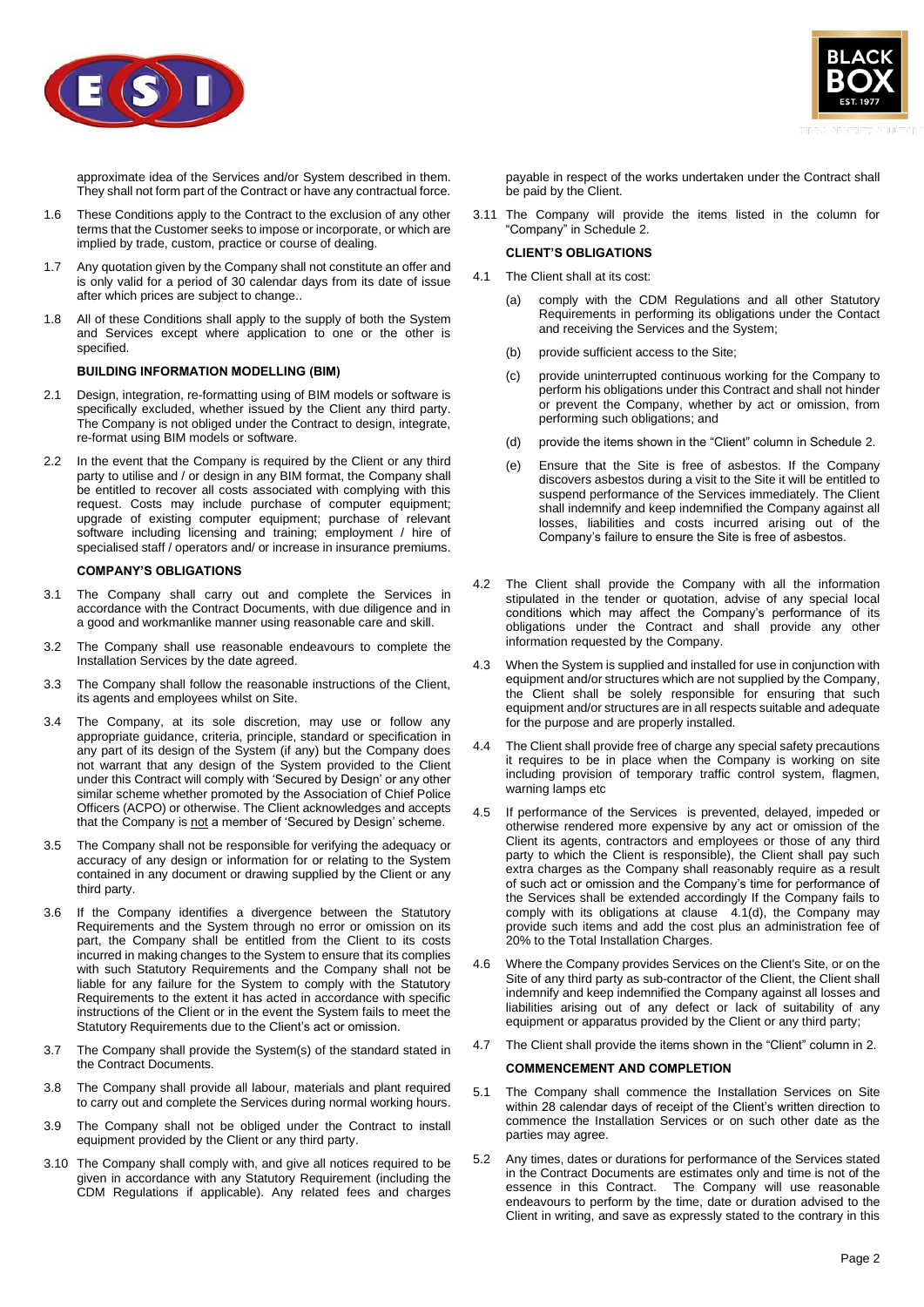

Contract, will not be liable under any circumstances for any loss claimed to have arisen from any delay in delivery or performance. No delay in performance of the Services shall entitle the Client to terminate the Contract.

- <span id="page-2-0"></span>5.3 When installation of the System(s) has been completed, the Company will notify the Client and will invite the Client to attend the commissioning and testing of the System(s). The System is "**Commissioned**" at the earlier of: i) the Client using the System; and ii) completion of the commissioning and testing process to the reasonable satisfaction of the Company and the Client (if in attendance) and the Company has advised the Client of the same in writing. If the Company does not attend commissioning and testing, then the System is deemed Commissioned once the testing and commissioning is carried out to the reasonable satisfaction of the Company.
- 5.4 In the event that the Company is unable to Commission the System within two visits because Client has not complied with its obligations in this Contract, the Company will install and test the System(s) as far a reasonably practical. The Company will notify the Client in writing of the System(s), whether in whole or in part, that have not been installed and/ or tested.and compensate the Company for its costs in attending the Site more than twice in the sum of £500.00 + VAT per operative for each additional visit to the Site and the Total Installation Charges will be amended accordingly.

# **CLIENT'S INSTRUCTIONS**

6.1 If delivery of any equipment comprising the System is delayed due to the Client's failure or default, the Company may arrange for storage of such equipment on the Client's behalf and all charges for storage, transport, loading and unloading, insurance and demurrage will be payable by the Client to the Company upon demand.

#### **QUALITY**

- <span id="page-2-1"></span>7.1 The Company warrants that on delivery, and for a period of 12 months from the date of upon which the System is Commissioned (warranty period), the System shall:
	- (a) conform with the System specification referred to in the Contract Details or if there is no Contract Details in the Company's proposals;
	- (b) be free from material defects in design, material and workmanship; and
	- (c) be of satisfactory quality (within the meaning of the Sale of Goods Act 1979.
- 7.2 The Company shall only make good any defects in the System to the extent the System does not comply with the warranty given in clause [7.1](#page-2-1) or which arise out of a failure of the Company to comply with clause [\(i\).](#page-2-2) The Company undertakes, at its discretion, either to replace within a reasonable period of time or repair the System or any part or parts thereof. Provided that:
	- (a) all monies due and payable under the Contract have been paid in full;
	- (b) notification of the defect in writing with full details thereof being received by the Company within 24 hours of the discovery of the defect;
	- (c) the Company is permitted to witness the defective System in its original installed state;
	- (d) the Company receives notification of any defect in writing within 12 calendar months from the date on which the System is Commissioned
	- (e) the System(s) have been used under proper operating conditions including having been operated within the classification and its known domestic and / or commercial use as applicable at the time the Company prepared its quotation;
	- (f) the Client or any third party has not operated the System prior to the date on which the System is Commissioned; and



- (g) the defect is not due to carelessness, improper treatment or any wilful or negligent act or omission, including lack of maintenance or any failure to comply with any instructions given by the Company or any use of the System with any part or parts which do not comply with the Company's specifications
- (h) the System(s) have not been modified by the Client or any third party without the written consent of the Company.
- <span id="page-2-2"></span>(i) the defect has not arisen as a result of System is being connected to system or equipment not provided or approved by the Company.
- 7.3 The Company shall be entitled to recover all costs incurred for any visits to Site caused by the Client's or any third party's failure to properly maintain or operate the System(s) or by the Client's failure to comply with its obligations under this Contract.
- 7.4 The Company shall be entitled to recover all costs incurred as a result of attending the Site to rectify a defect for which it is not liable for under the Contract, regardless of whether:
	- (a) liability under the Contract was apparent at the time of notification;
	- (b) any works are undertaken by the Company;
	- (c) the defect was notified by the Client or a third party.

#### **LIMITATION OF LIABILITY AND INDEMNITY**

- 8.1 The restrictions on liability in this clause 8 apply to every liability arising under or in connection with the Contract including liability in contract tort, misrepresentation, restitution or otherwise.
- <span id="page-2-3"></span>8.2 Nothing in the Contract shall limit or exclude the Company's liability for:

death or personal injury caused by negligence;

- (a) fraud or fraudulent misrepresentation;
- (b) breach of the terms implied by section 12 of the Sale of Goods Act 1979 or section 2 of the Supply of Goods and Services Act 1982 (title and quiet possession);
- (c) defective products under the Consumer Protection Act 1987; and
- (d) any other matter in respect of which it would be unlawful for the Company to exclude or restrict liability.
- 8.3 Subject to clause [8.2,](#page-2-3) the Company's total liability in respect of all losses arising under or in connection with the Contract whether in contract, tort (including negligence), breach of statutory duty, or otherwise shall in no circumstances exceed 110% of the sum of the Total Installation Cost and any Maintenance and Monitoring Charges paid or payable under the Contract in one year.
- 8.4 Subject to clause [8.2,](#page-2-3) the Company shall not be liable for loss of profits, loss of sales or business, loss of agreements or contracts, loss of anticipated savings, loss of use or corruption of software. data or information, loss of or damage to goodwill and indirect or consequential losses.
- 8.5 The Company has given commitments as to quality of the System and Services. In view of these commitments, all warranties, conditions and other terms implied by statute or common law are, to the fullest extent permitted by law, excluded from the Contract.
- 8.6 The Client shall indemnify and keep indemnified the Company and its offices, directors, employees and agents against any claims, demands, liability, direct loss and/or damages including legal fees, arising from any breach by the Customer of these Conditions.
- 8.7 Without prejudice to the foregoing provisions of this clause 8, the Company shall only be liable to the Client for liquidated damages in circumstances where completion of the Installation Services is delayed solely as a result of the Company's act or omission. In such circumstances, the Company's liability for liquidated damages is limited to 1% of the price of the Total Installation Cost for each week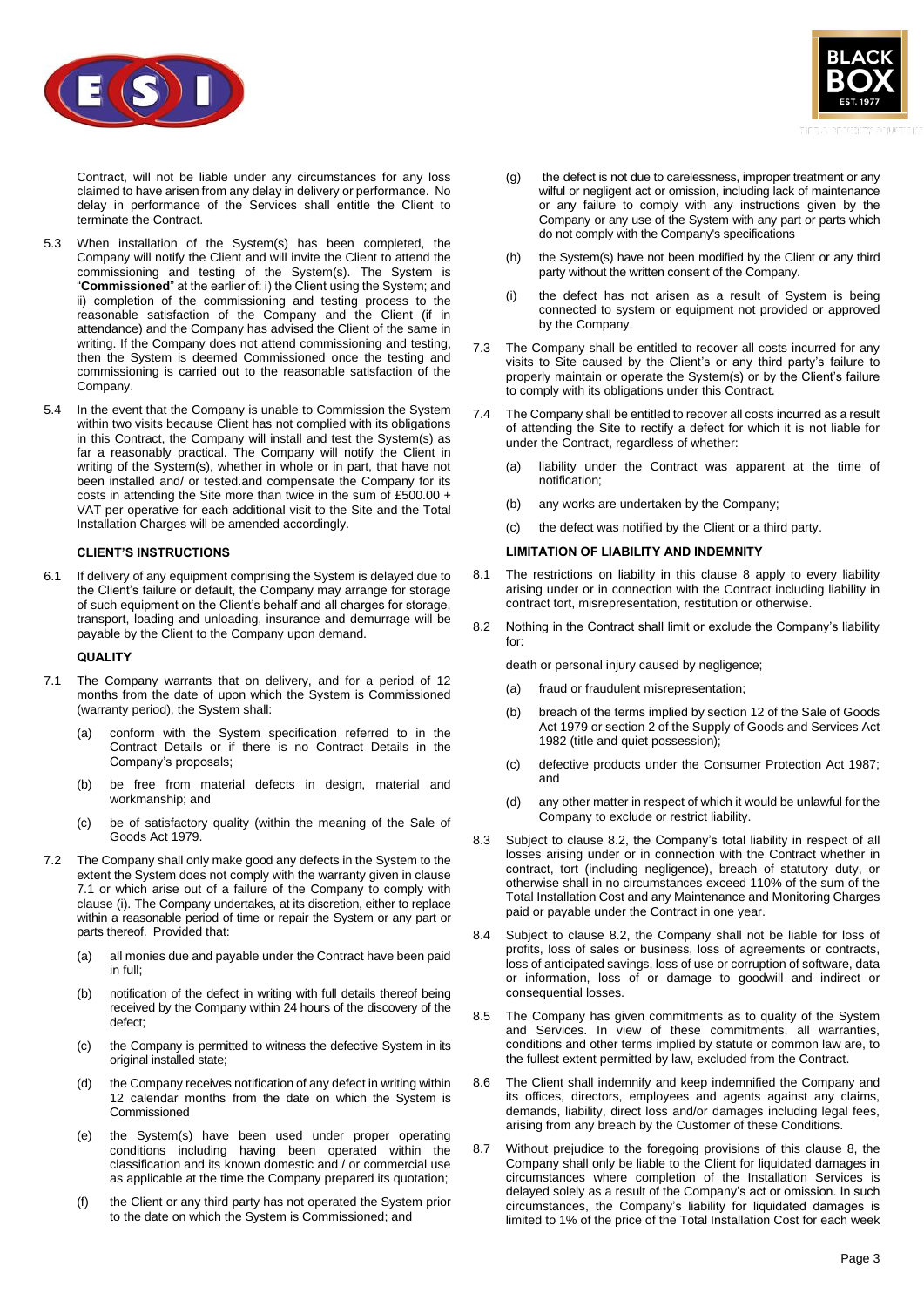



or part thereof until the System is Commissioned up to a maximum of 10% of the Total Installation Cost which shall be the sole remedy for such delays. Such payments shall count towards the liability cap in clause 9.3].

# **PRICE AND PAYMENT**

- 9.1 The Client shall pay the Total Installation Charges and/ or the Maintenance and Monitoring Charges to the Company in accordance with the Contract including by way of any staged payments agreed.
- <span id="page-3-2"></span>9.2 The Company shall submit to the Client an invoice for the Installation Charges following Commissioning of the System or on an interim basis if agreed and/ or appropriate as determined by the Company acting reasonably. The invoice (and any supporting documents) shall specify the sum that the Company considers will become due on the payment due date in respect of the Installation Fee.
- 9.3 Payment shall be due on the date the Client receives the invoice.
- 9.4 Prices
	- (a) The price of the Installation Works is as set out in the Contract Details, unless Practical Completion takes place more than 3 months from the date of this Contract and is not due to the act or omission of the Company, then the Company may by notice increase the Total Installation Charges in accordance with the all prices Retail Price Index published by the Office for National Statistics.
	- (b) The Maintenance and Monitoring Charges are as set out the Contract Documents. The Company may, by notification to the Client, increase the Maintenance and/ or Monitoring Charges annually with effect from each anniversary of the date of Commissioning to take account of its increased costs of providing the services and in its supply chain. Such changes shall take effect on each anniversary of the date of Commissioning.
- <span id="page-3-1"></span>9.5 Not later than five days after payment becomes due, the Client shall notify the Company of the sum that the Client considers to have been due at the payment due date in respect of the payment and the basis upon which that sum is calculated.
- 9.6 The final date for payment shall be 28 days after the date on which payment becomes due.
- <span id="page-3-3"></span>9.7 Unless the Client has served a notice under clause [9.8,](#page-3-0) the Client shall pay the Company the sum referred to in the Client's notice under claus[e 9.5](#page-3-1) (or, if the Client has not served notice under clause [9.8,](#page-3-0) the sum referred to in the invoice referred to in clause [9.2\)](#page-3-2). (in this clause [9.7](#page-3-3) the "notified sum" on or before the final date for payment of each invoice.
- <span id="page-3-0"></span>9.8 Not less than 7 days before the final date for payment (in this clause [9.8](#page-3-0) the "prescribed period"), the Client may give the Company notice that it intendeds to pay less than the notified sum (in this claus[e 9.8](#page-3-0) a "pay less notice"). Any pay less notice shall specify:
	- (a) The sum that the payer considers to be due on the date the notice is served; and
	- (b) The basis upon which it was calculated.
- <span id="page-3-5"></span>9.9 The Company shall submit invoices for Maintenance and/ or Monitoring Services each year of the Maintenance and/ or Monitoring Term or Maintenance and Monitoring Renewal Period or on an ad hoc basis for Corrective Maintenance, and the Client shall pay them within 28 days of receipt.
- 9.10 Where payment is paid late by the Client, the Company may enforce recover any costs incurred by the Company as a result of enforcing the terms of the Contract.
- 9.11 All amounts payable by the Client under the Contract are exclusive of amounts in respect of value added tax chargeable from time to time (**VAT**). Where any taxable supply for VAT purpose is made under the Contract by the Company to the Client, the Client shall, on receipt of a valid VAT invoice from the Company pay to the Company such additional amounts in respect of VAT as are chargeable on the

supply of the System or Services a the same time as payment is due for the supply of the Services or System.

- 9.12 The Company's invoice at the rate chargeable at the time of issuing the Company's invoice. The Client is responsible for notifying the Company of the correct VAT rate. Where no notification is given, VAT will be charged at the current highest prevailing rate
- 9.13 If the Client fails to make any payment due to the Company under the Contract by the final date for payment (and fails (if applicable) to give a pay less notice under clause [9.8](#page-3-0) (or a pay less notice isn't applicable) then without limiting the Company's remedies under the Contract, the Client shall pay interest on the overdue amount at the rate of 8% per annum above the official dealing rate of the Bank of England (the base rate) from time to time. Such interest shall accrue on a daily basis from the due date until the date of actual payment of the overdue amount, whether before or after judgment. The Client shall pay the interest together with the overdue amount.
- 9.14 All amounts due under the Contract shall be paid in full without any set-off, counterclaim, deduction or withholding (other than any deduction or withholding of tax as required by law).

#### **RISK AND TITLE**

- 10.1 The risk in the equipment comprising the System shall pass to the Client on completion of delivery to the Site.
- 10.2 Title in the equipment comprising the System shall not pass to the Client until the earlier of:
	- (a) the Company receives payment for such equipment; and
	- (b) the equipment is installed at the Site; and
	- (c) the Client resells the equipment, in which case title to the equipment shall pass immediately prior to such sale.
- 10.3 Until title to the Equipment has passed to the Client, the Client shall:
	- (a) store the equipment separately from all other goods held by the Client so that they remain readily identifiable as the Company's property;
	- (b) not remove, deface or obscure any identifying mark or packaging on or relating to the equipment;
	- (c) maintain the equipment in satisfactory condition and keep them insured against all risks for their full price on the Company's behalf from the date of delivery to Site.
	- (d) notify the Company immediately if it becomes subject to any of the events listed in clause  $13.1(b)$ ,  $13.1(c)$  or  $13.1(d)$ .

## **CANCELLATION OF INSTALLATION SERVICES**

The Client has no right to cancel once the Company has started to provide Installation Services. If the Client cancels once the Contract has been formed but before the Company has started to provide the Installation Services, the Client will pay to the Company 25% of the Total Installation Charges. The due date for payment of cancellation fees shall be the date of the invoice and the final date for payment shall be 30 calendar days after the date of invoice.

## **SUSPENSION**

- <span id="page-3-4"></span>12.1 Without affecting any right or remedy available to it, If the Client fails to pay any sum when due to the Company under this Contract or under any other contract with the Company by the final date for payment, becomes subject to any of the events listed in [13.1\(b\),](#page-4-0) [13.1\(c\)](#page-4-1) o[r 13.1\(d\)](#page-4-2) or the Company reasonably believes that the Client is about to become subject to any of them, then the Company may suspend the performance of any or all of its obligations under the Contract until such payment is made in full
- 12.2 Where the Company exercises its right of suspension under clause [12.1,](#page-3-4) it shall be entitled to recover a reasonable amount from the Client in respect of costs and expenses incurred by it as a result of the exercise of the right.
- 12.3 The Company shall make applications in respect of any such costs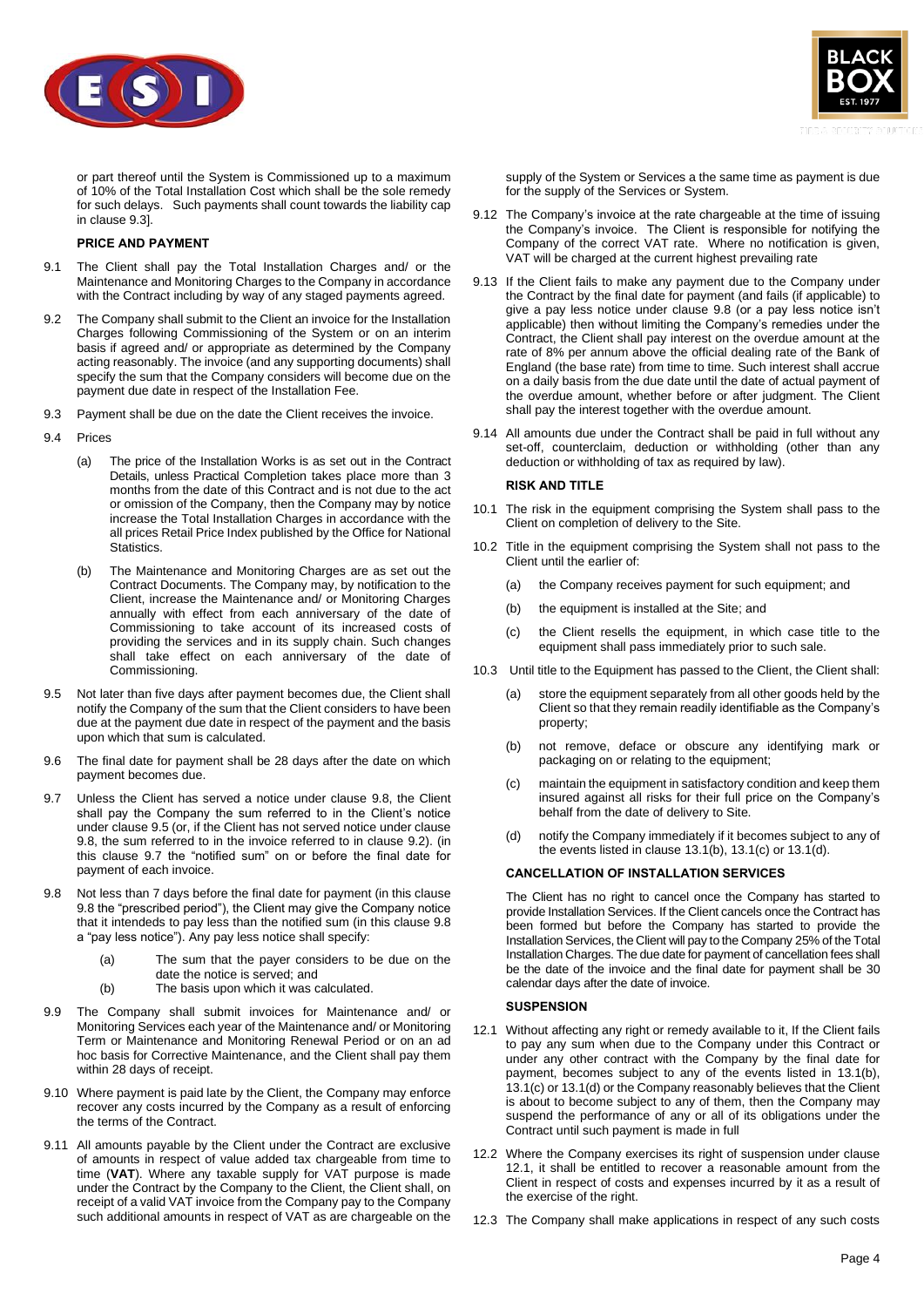



and expenses shall to the Client and the Company shall with its application or on request submit such details of the costs and expenses as are reasonably necessary to enable the Client to ascertain its entitlement.

# **TERMINATION**

- <span id="page-4-3"></span><span id="page-4-0"></span>13.1 Without affecting any other right or remedy available to it, either party may terminate the Contract with immediate effect by giving written notice to the other party if:
	- (a) the other party commits a material breach of its obligations under the Contract and (if such breach is remediable) fails to remedy that breach within 7 days of receipt of notice in writing to do so;
	- (b) the other party takes any step or action in connection with its entering administration, provisional liquidation or any composition or arrangement with its creditors (other than in relation to a solvent restructuring), obtaining a moratorium, being wound up (whether voluntarily or by order of the court, unless for the purpose of a solvent restructuring), having a receiver appointed to any of its assets or ceasing to carry on business;
	- (c) the other party suspends, or threatens to suspend, or ceases or threatens to cease to carry on all or a substantial part of its business; or
	- (d) the other party's financial position deteriorates so far as to reasonably justify the opinion that its ability to give effect to the terms of the Contract is in jeopardy.
- <span id="page-4-2"></span><span id="page-4-1"></span>13.2 Without affecting any other right or remedy available to it, the Company may terminate the Contract with immediate effect by giving written notice to the Client if the Client fails to pay any amount due under the Contract on the due date for payment and fails to make such payment within 7 days of being requested in writing to do so.
- 13.3 On termination of the Contract for the reasons stated above in clause [13.1:](#page-4-3)
	- (a) the Company shall immediately leave the Site
	- (b) the Client shall immediately pay to the Company all of the Company's outstanding unpaid invoices and interest and, in respect of Installation Services or System supplied but for which no invoice has yet been submitted, the Company shall submit an invoice, which shall be payable by the Client immediately on receipt;
	- (c) the Client shall return all of the Company equipment and any with respect to which title has not passed. If the Client fails to do so, then the Company may enter the Client's premises or the premises where such equipment is located and take possession of them. Until they have been returned, the Client shall be solely responsible for their safe keeping and will not use them for any purpose not connected with the Contract;
	- (d) the accrued rights and remedies of the parties as at termination shall not be affected, including the right to claim damages in respect of any breach of the Contract which existed at or before the date of termination or expiry; and
	- (e) clauses which expressly or by implication have effect after termination shall continue in full force and effect.

# **SETTLEMENT OF DISPUTES**

- <span id="page-4-4"></span>14.1 If a dispute or difference arises under this Contract relating to a design, technical or specification matter which cannot be resolved by direct negotiations, the dispute will be referred to the National Security Inspectorate (NSI) for their opinion on the matter prior to any other action or method of dispute resolution being engaged by either party.
- 14.2 Following the opinion of the National Security Inspectorate (NSI), either party may refer the dispute to adjudication in accordance with the provisions of Part 1 of the Schedule to The Scheme for

Construction Contracts (England and Wales) Regulations 1998 except that the adjudicator nominating body shall be The Royal Institute of Chartered Surveyors.

14.3 If a dispute or difference arises under this Contract which falls outside that as defined b[y 14.1,](#page-4-4) either Party may at any time refer the dispute to adjudication in accordance with the provisions of Part 1 of the Schedule to The Scheme for Construction Contracts (England and Wales) Regulations 1998 except that the adjudicator nominating body shall be The Royal Institute of Chartered Surveyors.

# **INTELLECTUAL PROPERTY**

No right of ownership or interest in the Company's patents, registered designs, trademarks, copyrights or any other intellectual property owned by the Company shall pass to the Client in relation to the System or Services provided under the Contract. The Company gives no warranties or representations in relation to the Company's patents, registered designs, trademarks, copyrights or any other intellectual property and, in particular, does not warrant or represent that any registered patents, registered designs, trademarks, copyrights or any intellectual property are valid or will remain registered.

## **DATA PROTECTION AND DATA PROCESSING**

- <span id="page-4-5"></span>16.1 Both parties will comply with all applicable requirements of the Data Protection Legislation. This clause 16 is in addition to, and does not relieve, remove or replace, a party's obligations under the Data Protection Legislation. In this clause 16, **Applicable Laws** means (for so long as and to the extent that they apply to the Company) the law of the European Union, the law of any member state of the European Union and/or Domestic UK Law; and Domestic UK Law means any Data Protection Legislation from time to time in force in the UK including the Data Protection Act 2018 or any successor legislation.
- 16.2 The parties acknowledge that for the purposes of the Data Protection Legislation, the Customer is the data controller and the Company is the data processor (where Data Controller and Data Processor have the meanings as defined in the Data Protection Legislation). The details of the processing are as follows: the subject matter, nature and purpose of the Processing is remote diagnostics by the Company to enable it to perform its obligations under this Contract as they relate to Maintenance and/ or Monitoring Services] the personal data processed: includes contact details and CCTV images and the name of individuals who interact with the System, the categories of data subjects are staff and customers of and visitors to the Client], the duration of the Processing is the term of this Contract.
- 16.3 Without prejudice to the generality of clause [16.1,](#page-4-5) the Customer will ensure that it has all necessary appropriate consents and notices in place to enable lawful transfer of the Personal Data (as defined in the Data Protection Legislation) to the Company for the duration and purposes of the Contract.
- <span id="page-4-6"></span>16.4 Without prejudice to the generality of clause 20.1, the Company shall, in relation to any Personal Data processed in connection with the performance by the Company of its obligations under the Contract:
	- (a) process that Personal Data only on the written instructions of the Customer unless the Company is required by Applicable Laws to otherwise process that Personal Data. Where the Company is relying on laws of a member of the European Union or European Union law as the basis for processing Personal Data, the Company shall promptly notify the Customer of this before performing the processing required by the Applicable Laws unless those Applicable Laws prohibit the Company from so notifying the Customer;
	- (b) ensure that it has in place appropriate technical and organisational measures, reviewed and approved by the Customer, to protect against unauthorised or unlawful processing of Personal Data and against accidental loss or destruction of, or damage to, Personal Data, appropriate to the harm that might result from the unauthorised or unlawful processing or accidental loss, destruction or damage and the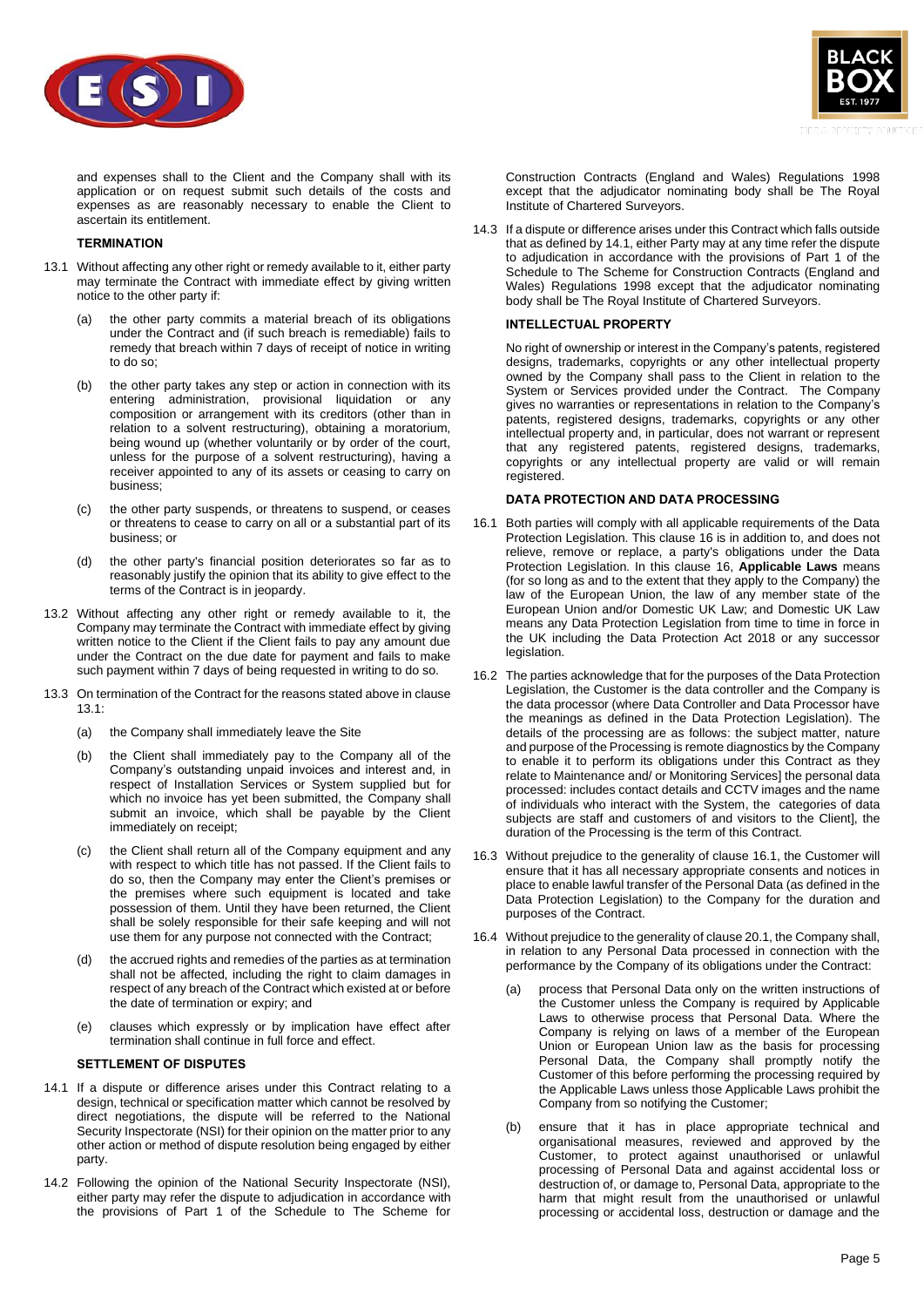

nature of the data to be protected, having regard to the state of technological development and the cost of implementing any measures (those measures may include, where appropriate, pseudonymising and encrypting Personal Data, ensuring confidentiality, integrity, availability and resilience of its systems and services, ensuring that availability of and access to Personal Data can be restored in a timely manner after an incident, and regularly assessing and evaluating the effectiveness of the technical and organisational measures adopted by it);

- (c) ensure that all personnel who have access to and/or process Personal Data are obliged to keep the Personal Data confidential; and
- (d) not transfer any Personal Data outside of the United Kingdom and European Economic Area unless the prior written consent of the Customer has been obtained and the following conditions are fulfilled:
	- (i) the Customer or the Company has provided appropriate safeguards in relation to the transfer;
	- (ii) the Data Subject (as defined in the Data Protection Legislation) has enforceable rights and effective legal remedies;
	- (iii) the Company complies with its obligations under the Data Protection Legislation by providing an adequate level of protection to any Personal Data that is transferred; and
	- (iv) the Company complies with reasonable instructions notified to it in advance by the Customer with respect to the processing of the Personal Data;
- (e) assist the Customer, at the Customer's cost, in responding to any request from a Data Subject and in ensuring compliance with its obligations under the Data Protection Legislation with respect to security, breach notifications, impact assessments and consultations with supervisory authorities or regulators;
- (f) notify the Customer without undue delay on becoming aware of a Personal Data breach;
- (g) at the written direction of the Customer, delete or return Personal Data and copies thereof to the Customer on termination of the agreement unless required by Applicable Law to store the Personal Data; and
- (h) maintain complete and accurate records and information to demonstrate its compliance with this clause [16.4.](#page-4-6)
- <span id="page-5-1"></span>16.5 The Client consents to the Company appointing third-party processors of Personal Data under the Contract provided that it puts in place with such processors a written agreement incorporating terms which are substantially similar to those set out in this clause [16] which reflect the requirements of the Data Protection Legislation. As between the Client and the Company, the Company remains fully liable for all acts or omissions of any third party processor appointed by it pursuant to this clause [16.5.](#page-5-1)
- 16.6 Either party may, at any time on not less than 30 days' notice, revise this clause [16] by replacing it with any applicable controller to processor standard clauses or similar terms forming part of an applicable certification scheme (which shall apply when replaced by attachment to the Contract).

#### **BRIBERY ACT 2010**

Either party will be entitled to terminate this contract immediately if the other party commits, or has committed, an offence under the Bribery Act 2010.

# **INSURANCE**

18.1 The Client shall insure in the joint names of the Client and the Company the whole and every part of the equipment comprising the System and the Company's equipment including hired plant from the



date such equipment arrives on Site until the System is Commissioned, at full replacement value against all loss or damage from any cause whatsoever.

- 18.2 The Client shall indemnify the Company against all losses, liabilities, claims, costs or expenses arising from damage or injury to persons or property, which may arise out of or in conjunction with the execution of the Contract, provided that this indemnity shall not apply to liabilities arising from negligence of the Company or its servants or agents.
- 18.3 The Client agrees to indemnify and keep indemnified the Company against all losses, damage, injury, costs and expenses of whatever nature suffered by the Company arising out of claims under the Consumer Protection Act 1987 and against all losses, damage, injury, costs and expenses of whatever nature suffered by the Company to the extent that the same arise out of :-
	- (a) the Company adhering to Client drawings or specifications for the System or Services;
	- (b) defective materials or products supplied by the Client or for which Client has specified manufacturer or supplier to the Company which are then incorporated by the Company in the System;, or
	- (c) the improper incorporation, assembling, use, processing, storage or handling of any equipment comprising the System by the Client.

## **FORCE MAJEURE**

<span id="page-5-0"></span>19.1 The Company shall not be in breach of the Contract nor liable for any delay in performing, or failure to perform, any of its obligations under the Contract, if such delay or failure results from events, circumstances or causes beyond its reasonable control including: act of God, war, armed conflict or terrorist attack, riot, fire, explosion, accident, flood, sabotage; governmental decisions or actions (including prohibition of exports or re-exports or the failure to grant or the revocation of applicable export licences or labour trouble, strike, lockout or injunction, nuclear, chemical or biological contamination or sonic boom, collapse of buildings, fire, explosion or accident or epidemic or pandemic (**Force Majeure**). In such circumstances the time for performance shall be extended by a period equivalent to the period during which the performance of the obligation has been delayed or failed to be performed. If the period of delay or nonperformance continues for 150 days, then the Client may terminate this agreement by giving 14 days' written notice to the affected party.

## **GENERAL**

## 20.1 **Assignment and other dealings.**

- (a) The Company may at any time assign, transfer, mortgage, charge, subcontract, delegate, declare a trust over or deal in any other manner with all or any of its rights or obligations under the Contract.
- (b) The Client may not assign, transfer, mortgage, charge, subcontract, delegate, declare a trust over or deal in any other manner with any or all of its rights or obligations under the Contract without the prior written consent of the Seller.

## 20.2 **Confidentiality.**

- <span id="page-5-3"></span>(a) Each party undertakes that it shall not at any time during the Contract and for a period of 5 years after termination or expiry of the Contract, disclose to any person any confidential information concerning the business, affairs, products, designs, customers, clients or suppliers of the other party, except as permitted by claus[e \(b\)\)](#page-5-2).
- <span id="page-5-2"></span>(b) Each party may disclose the other party's confidential information:
	- (i) to its employees, officers, representatives, contractors, subcontractors or advisers who need to know such information for the purposes of exercising the party's rights or carrying out its obligations under the Contract.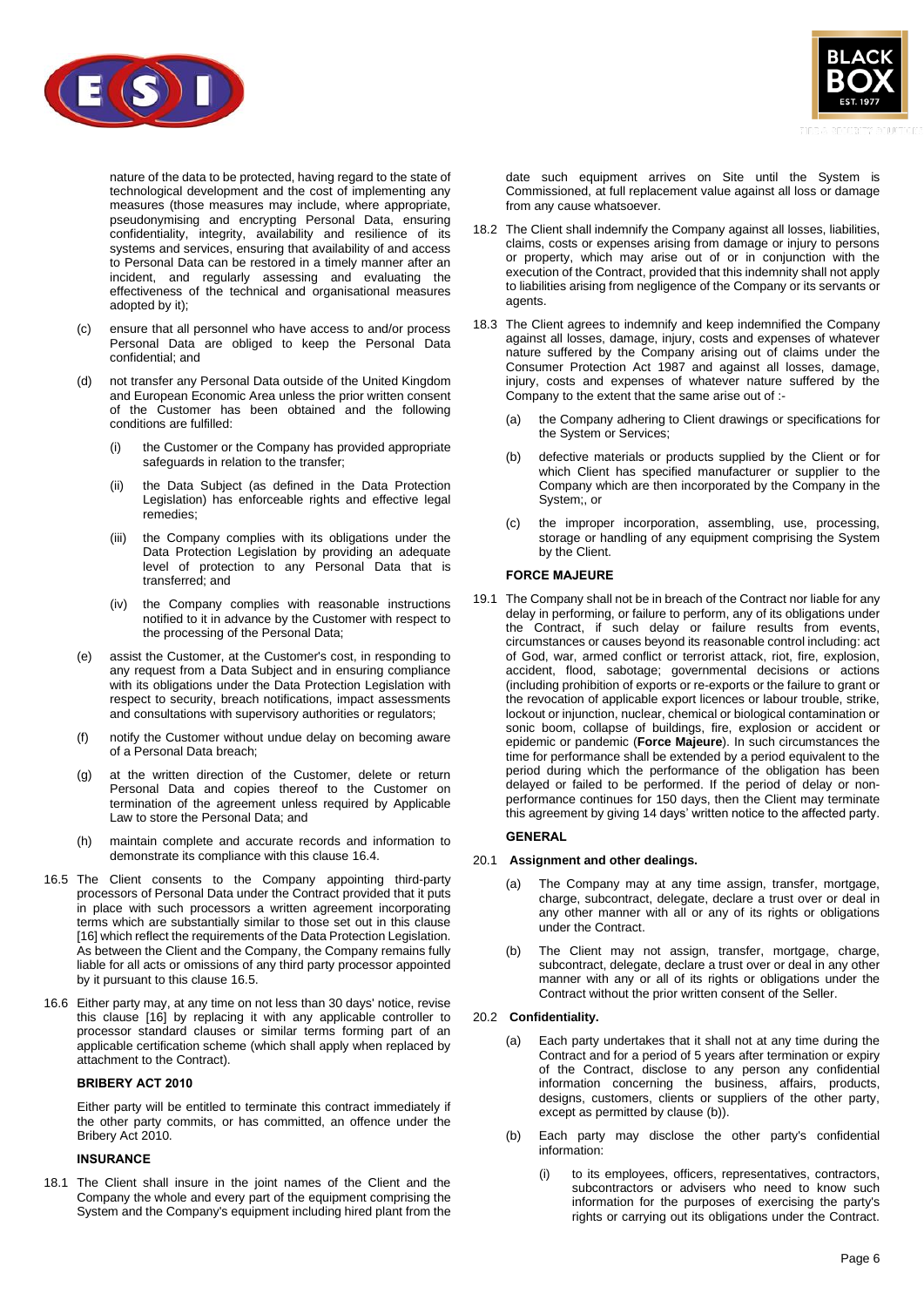

Each party shall ensure that its employees, officers, representatives, contractors, subcontractors or advisers to whom it discloses the other party's confidential information comply with this clause [20.2;](#page-5-3) and

- (ii) as may be required by law, a court of competent jurisdiction or any governmental or regulatory authority.
- (c) Neither party shall use the other party's confidential information for any purpose other than to exercise its rights and perform its obligations under or in connection with the Contract.

# 20.3 **Notices.**

- (a) Any notice or other communication given to a party under or in connection with the Contract shall be in writing and shall be:
	- delivered by hand or by pre-paid first-class post or other next working day delivery service at its registered office (if a company) or its principal place of business (in any other case); or
	- sent by email to the address specified in the Contract.
- (b) Any notice or communication shall be deemed to have been received:
	- (i) if delivered by hand, at the time the notice is left at the proper address;
	- (ii) if sent by pre-paid first-class post or other next working day delivery service, at 9.00 am on the second Business Day after posting; or
	- (iii) if sent by email, at the time of transmission, or, if this time falls outside business hours in the place of receipt, when business hours resume. In this clause 15.7(b)(iii), business hours means 9.00am to 5.00pm Monday to Friday on a day that is not a public holiday in the place of receipt.
- (c) This clause does not apply to the service of any proceedings or other documents in any legal action or, where applicable, any arbitration or other method of dispute resolution.

#### 20.4 **Entire agreement.**

- (a) The Contract constitutes the entire agreement between the parties and supersedes and extinguishes all previous agreements, promises, assurances, warranties, agreements, promises, assurances, warranties, representations and understandings between them, whether written or oral, relating to its subject matter.
- (b) Each party agrees that it shall have no remedies in respect of any statement, representation, assurance or warranty (whether made innocently or negligently) that is not set out in the Contract. Each party agrees that it shall have no claim for innocent or negligent misrepresentation or negligent misstatement based on any statement in the Contract.
- 20.5 **Variation.** No variation of this Contract shall be effective unless it is in writing and signed by the parties (or their authorised representatives).
- 20.6 **Waiver.** No failure or delay by a party to exercise any right or remedy provided under the Contract or by law shall constitute a waiver of that or any other right or remedy, nor shall it prevent or restrict the further exercise of that or any other right or remedy. No single or partial exercise of such right or remedy shall prevent or restrict the further exercise of that or any other right or remedy.
- <span id="page-6-0"></span>20.7 **Severance.** If any provision or part-provision of the Contract is or becomes invalid, illegal or unenforceable, it shall be deemed deleted, but that shall not affect the validity and enforceability of the rest of the Contract. If any provision of the Contract is deemed deleted under this clause [20.7](#page-6-0) the parties shall negotiate in good faith to agree a



replacement provision that, to the greatest extent possible, achieves the intended commercial result of the original provision.

#### 20.8 **Third party rights.**

- (a) Unless it expressly states otherwise, the Contract does not give rise to any rights under the Contracts (Rights of Third Parties) Act 1999 to enforce any term of the Contract.
- (b) The rights of the parties to rescind or vary the Contract are not subject to the consent of any other person.
- 20.9 **Governing law.** The Contract, and any dispute or claim (including non-contractual disputes or claims) arising out of or in connection with it or its subject matter or formation, shall be governed by and construed in accordance with the law of England and Wales.
- 20.10 **Jurisdiction.** Each party irrevocably agrees that the courts of England and Wales shall have exclusive jurisdiction to settle any dispute or claim (including non-contractual disputes or claims) arising out of or in connection with the Contract or its subject matter or formation.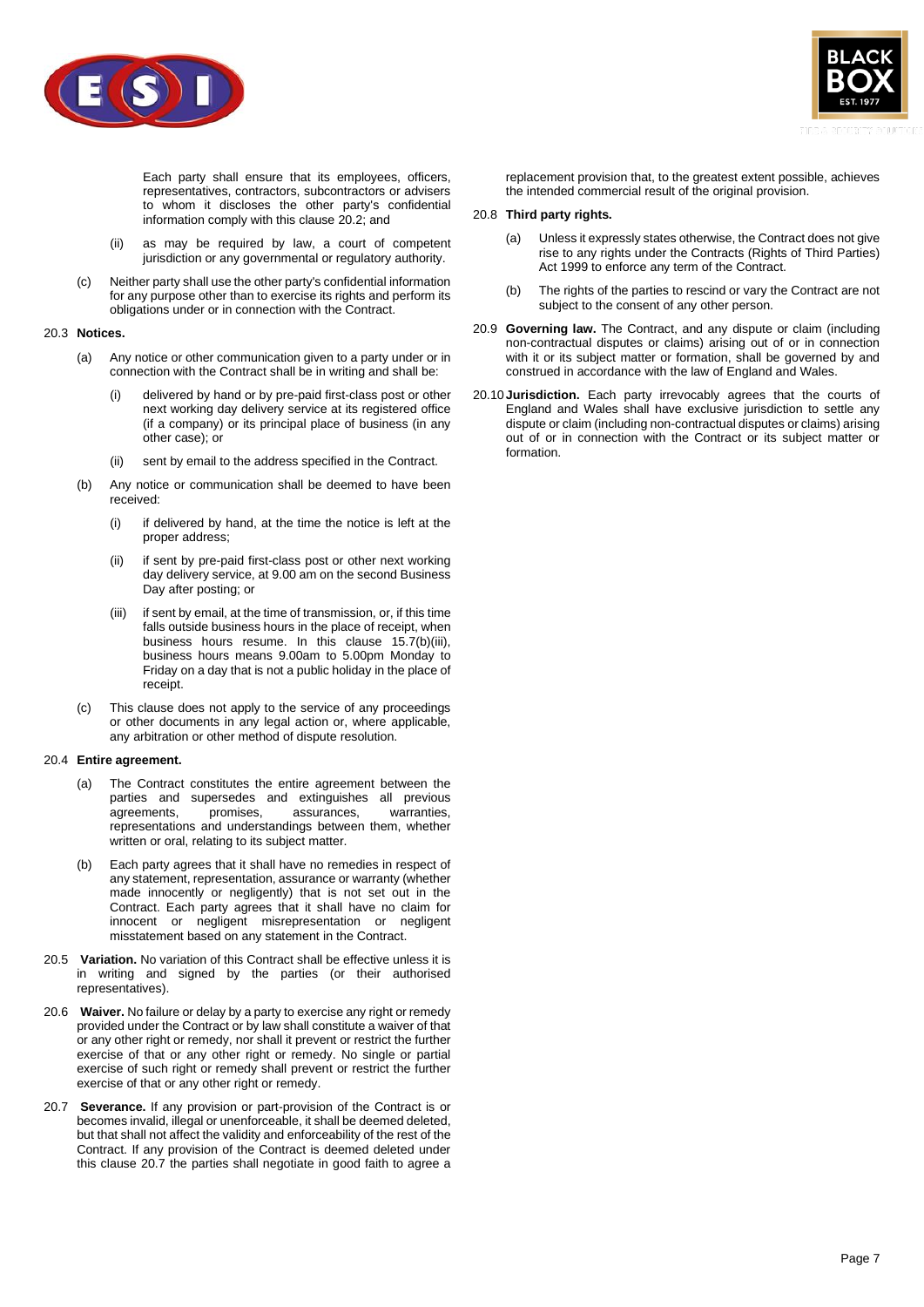



# **SCHEDULE 1- MAINTENANCE AND MONITORING**

# <span id="page-7-0"></span>**1. MAINTENANCE**

1.1 In the event that Maintenance and/ or Monitoring of the Systems is expressly stated as included by the Company in the Contract Details or Contract Documents, the clauses set out in this Schedule apply.

#### **2. PREVENTATIVE MAINTENANCE**

- 2.1 The Company will attend the Site to carry out Preventative Maintenance.
- 2.2 "**Preventative Maintenance**" is the routine inspection and testing of the System(s) to verify that they continue to function as intended and as determined by the Contract and / or any the relevant industry standards and to identify any items found faulty, worn or in need of replacement. Further information is provided in the Service Level Agreement.
- 2.3 The Company will carry out Preventative Maintenance to all System(s) in accordance with the Contract and the relevant British / European Standards and / or Industry Standards in force at the time the maintenance is carried out by the Company or the standard applicable at the time of original commissioning.
- <span id="page-7-1"></span>2.4 The Maintenance and Monitoring Charges are due annually in advance by the Client in accordance with clause [9.9](#page-3-5) of these Conditions.
- 2.5 The Company may increase the annual Maintenance and Monitoring Charges once in each year of the Contract at any time by up to 10% by notice to the Client to cover cost increases outside the Company's control.
- 2.6 If the Company identifies that the System(s), either in part or in whole, require remedial works, including; replacement of parts of the System(s) (including batteries); upgrading or re-programming of the System(s) software; additional works to the Systems whether to address deficiencies in the initial installation (whether installed by the Company or otherwise) or to include additional Site requirements; all labour, plant and material costs incurred by the Company to carry out these remedial works shall for the Client's account in addition to the annual maintenance charge referred to in paragraph [2.4.](#page-7-1)
- 2.7 The Company shall carry out Preventative Maintenance during normal business hours which shall be classed as any weekday which is not a public holiday between the hours of 9.00am to 5.00pm. Should the Client not be able to allow the Company to carry out Preventative Maintenance during normal business hours, the Company shall be entitled to recover all additional costs incurred in accordance with the Service Level Agreement..

#### **3. CORRECTIVE MAINTENANCE**

- 3.1 The Company will attend the Site in response to a request from the Client to carry out Corrective Maintenance in accordance with the Service Level Agreement.
- 3.2 "**Corrective Maintenance**" means the investigation and repair of faults reported by the Client including false alarms from the any of the System(s).
- 3.3 Corrective Maintenance will be carried out to the System(s) in accordance with the Contract and any relevant British / European Standards and / or Industry Standards in force at the time the maintenance is carried out by the Company or the standard applicable at the time of original commissioning.
- 3.4 All costs incurred by the Company in responding to and / or carrying out Corrective Maintenance reported by the Client shall be charged to and payable the Client in addition to the Maintenance and Monitoring Charges.
- 3.5 All reports / notifications for Corrective Maintenance / additional works must be giving in writing by the Client.
- 3.6 The Company shall carry out Corrective Maintenance during normal business hours which shall be classed as any weekday which is not a public holiday between the hours of 9.00am to 5.00pm. Should the Client not be able to allow the Company to carry out Preventative

Maintenance during normal business hours, the Company shall be entitled to recover from the Client all additional costs incurred.

# **4. MAINTENANCE TERM AND CANCELLATION**

- 4.1 The Maintenance and/ or monitoring term shall start on the date on which the System is Commissioned where there are linked Installation Services or, where the Contract is for Maintenance only, the date of the Contract and shall continue for 3 years ("**Maintenance and/ or Monitoring Term"**) and, thereafter, be automatically renewed for successive periods of 3 years (each a Maintenance and Monitoring **Renewal Period**) unless:
	- (a) either party notified the other party of termination, in writing, at least 60 days before the end of the initial Maintenance and/ or Monitoring Term or any Maintenance and Monitoring Renewal Period, which case the Maintenance and/ or Monitoring Services shall terminate upon expiry of the applicable initial Maintenance and/ or Monitoring Term or Maintenance and Monitoring Renewal Period; or
	- (b) otherwise terminated in accordance with the Contract.